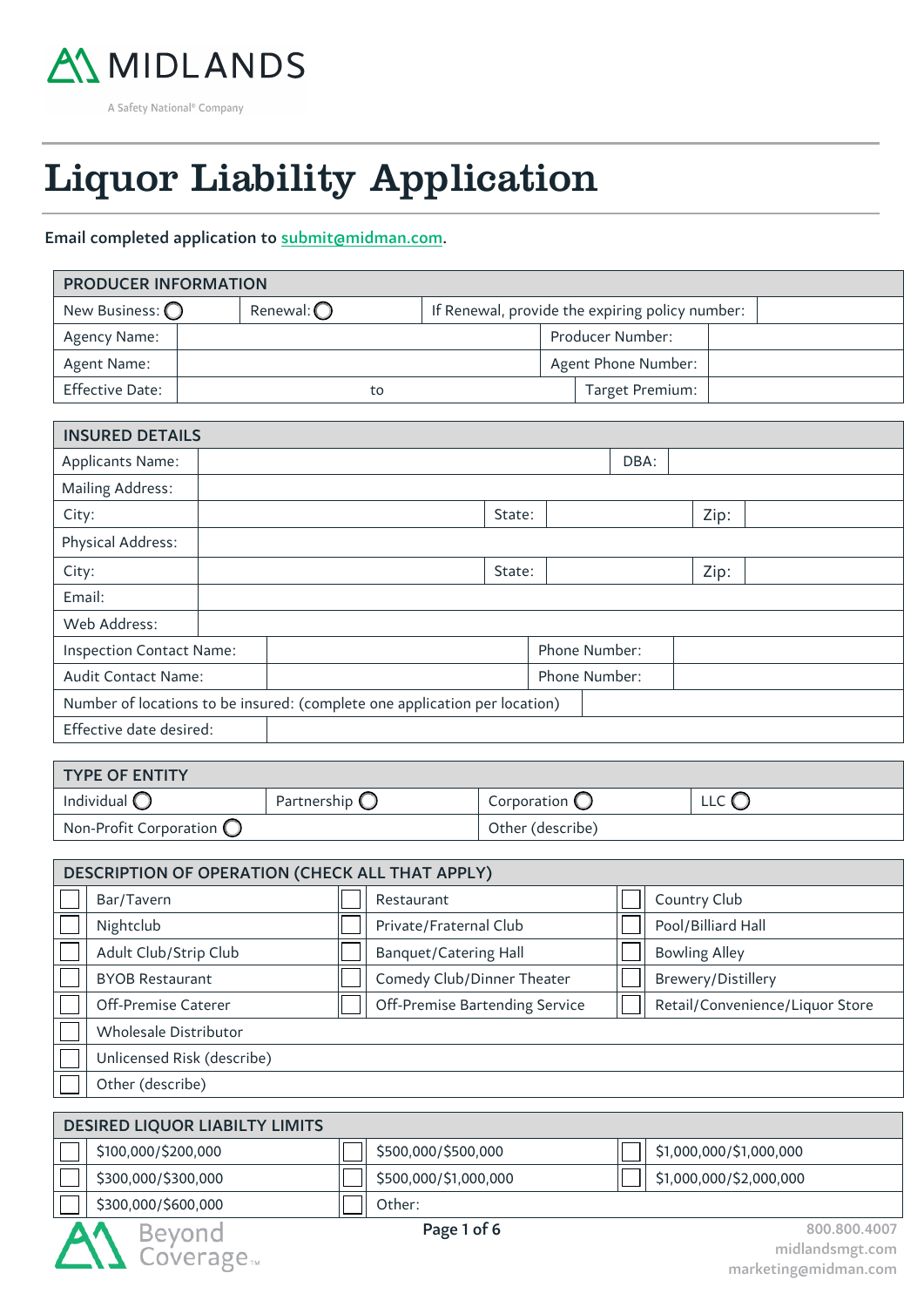

| <b>GENERAL UNDERWRITING INFORMATION &amp; ELIGIBILITY</b>                                                                                                                                                              |                     |                                 |              |                    |  |                                 |  |  |  |
|------------------------------------------------------------------------------------------------------------------------------------------------------------------------------------------------------------------------|---------------------|---------------------------------|--------------|--------------------|--|---------------------------------|--|--|--|
| List of alcohol and food receipts:                                                                                                                                                                                     |                     |                                 |              |                    |  |                                 |  |  |  |
| On-premises alcohol sales: \$                                                                                                                                                                                          |                     |                                 |              |                    |  |                                 |  |  |  |
| On-premises food sales: \$                                                                                                                                                                                             |                     |                                 |              |                    |  |                                 |  |  |  |
| Retail alcohol sales to public for off-premises consumption: \$                                                                                                                                                        |                     |                                 |              |                    |  |                                 |  |  |  |
| Off premises alcohol catering sales: \$                                                                                                                                                                                |                     |                                 |              |                    |  |                                 |  |  |  |
| Off premises catering food sales: \$                                                                                                                                                                                   |                     |                                 |              |                    |  |                                 |  |  |  |
| Wholesale alcohol sales: \$                                                                                                                                                                                            |                     |                                 |              |                    |  |                                 |  |  |  |
| Other (describe)                                                                                                                                                                                                       |                     |                                 |              |                    |  |                                 |  |  |  |
| Has the applicant or any principal with a controlling interest in the applicant filed for bankruptcy in the                                                                                                            |                     | $O$ Yes $O$ No                  |              |                    |  |                                 |  |  |  |
| last 12 months?                                                                                                                                                                                                        |                     |                                 |              |                    |  |                                 |  |  |  |
| Does the applicant maintain general liability insurance at limits equal or greater than the applicant's<br>liquor liability limits?                                                                                    |                     |                                 |              |                    |  | $\bigcirc$ Yes $\bigcirc$ No    |  |  |  |
| Within the past five years, has the applicant's liquor liability coverage been cancelled or non-renewed<br>for reasons other than prior carrier no longer writing any liquor liability coverage?                       |                     |                                 |              |                    |  | $\bigcirc$ Yes<br>$\bigcirc$ No |  |  |  |
| If yes to above, please describe:                                                                                                                                                                                      |                     |                                 |              |                    |  |                                 |  |  |  |
| Are any persons (including employees, temporary workers, leased workers, entertainers or performers)                                                                                                                   |                     |                                 |              |                    |  | $\bigcap$ Yes<br>No             |  |  |  |
| permitted to consume alcohol during their hours of employment or service?                                                                                                                                              |                     |                                 |              |                    |  |                                 |  |  |  |
| Is applicant a franchisee?                                                                                                                                                                                             |                     | No<br>$\bigcirc$ Yes            |              |                    |  |                                 |  |  |  |
| Does the applicant hire independent contractors to sell or serve alcohol?                                                                                                                                              |                     | $\bigcirc$ Yes<br>No            |              |                    |  |                                 |  |  |  |
| If yes, does applicant mandate that all independent contractors that sell or serve alcohol maintain their<br>own liquor liability coverage at equal or greater limits, and name the applicant as an additional insured |                     |                                 |              |                    |  | ◯Yes<br>◯ No                    |  |  |  |
| on the independent contractor's liquor liability policy?<br>Does the applicant require all alcohol servers receive certification in a formal Alcohol Training Course                                                   |                     |                                 |              |                    |  |                                 |  |  |  |
| not required by the state?                                                                                                                                                                                             |                     | $\bigcirc$ Yes<br>$\bigcirc$ No |              |                    |  |                                 |  |  |  |
| If yes, please list name of formal training                                                                                                                                                                            |                     |                                 |              |                    |  |                                 |  |  |  |
| course:                                                                                                                                                                                                                |                     |                                 |              |                    |  |                                 |  |  |  |
| Has the applicant had any reported liquor liability and/or assault & battery claims or notification of<br>potential liquor liability and/or assault & battery claims within the past 5 years? If yes, complete the     |                     |                                 |              |                    |  | $\bigcirc$ Yes<br>$\bigcirc$ No |  |  |  |
| following:                                                                                                                                                                                                             |                     |                                 |              |                    |  |                                 |  |  |  |
| Date of Loss                                                                                                                                                                                                           | Description of Loss |                                 | Open/Closed? | Amount Paid        |  | Reserve Amount                  |  |  |  |
|                                                                                                                                                                                                                        |                     |                                 |              |                    |  |                                 |  |  |  |
| Is applicant aware of any fines, violations or citations for sale or service of alcohol in the past 5 years?<br>If yes, complete the following:                                                                        |                     |                                 |              |                    |  | $\bigcirc$ Yes $\bigcirc$ No    |  |  |  |
| Date of Violation<br>Type of Violation<br>Action taken to prevent future violations                                                                                                                                    |                     |                                 |              |                    |  |                                 |  |  |  |
|                                                                                                                                                                                                                        |                     |                                 |              |                    |  |                                 |  |  |  |
| Does the applicant have a valid liquor license?<br>Yes                                                                                                                                                                 |                     |                                 |              |                    |  |                                 |  |  |  |
| Does the applicant ever use a bouncer, security or doorperson?                                                                                                                                                         |                     |                                 |              |                    |  | No<br>DYes (                    |  |  |  |
| List types of entertainment and how often featured:                                                                                                                                                                    |                     |                                 |              |                    |  |                                 |  |  |  |
| Band (other than jazz/instrumental) and or DJ                                                                                                                                                                          |                     |                                 |              | Times per week, or |  | Times per year                  |  |  |  |
| Karaoke/soloist/duets<br>Times per week, or                                                                                                                                                                            |                     |                                 |              |                    |  | Times per year                  |  |  |  |
| Other (describe):<br>Times per week, or                                                                                                                                                                                |                     |                                 |              |                    |  | Times per year                  |  |  |  |
| Is the band or DJ entertainment featured every night the risk is open?                                                                                                                                                 |                     | No<br>Yes                       |              |                    |  |                                 |  |  |  |
| Does the risk feature adult entertainment, such as exotic dancing?                                                                                                                                                     |                     | No<br>Yes                       |              |                    |  |                                 |  |  |  |

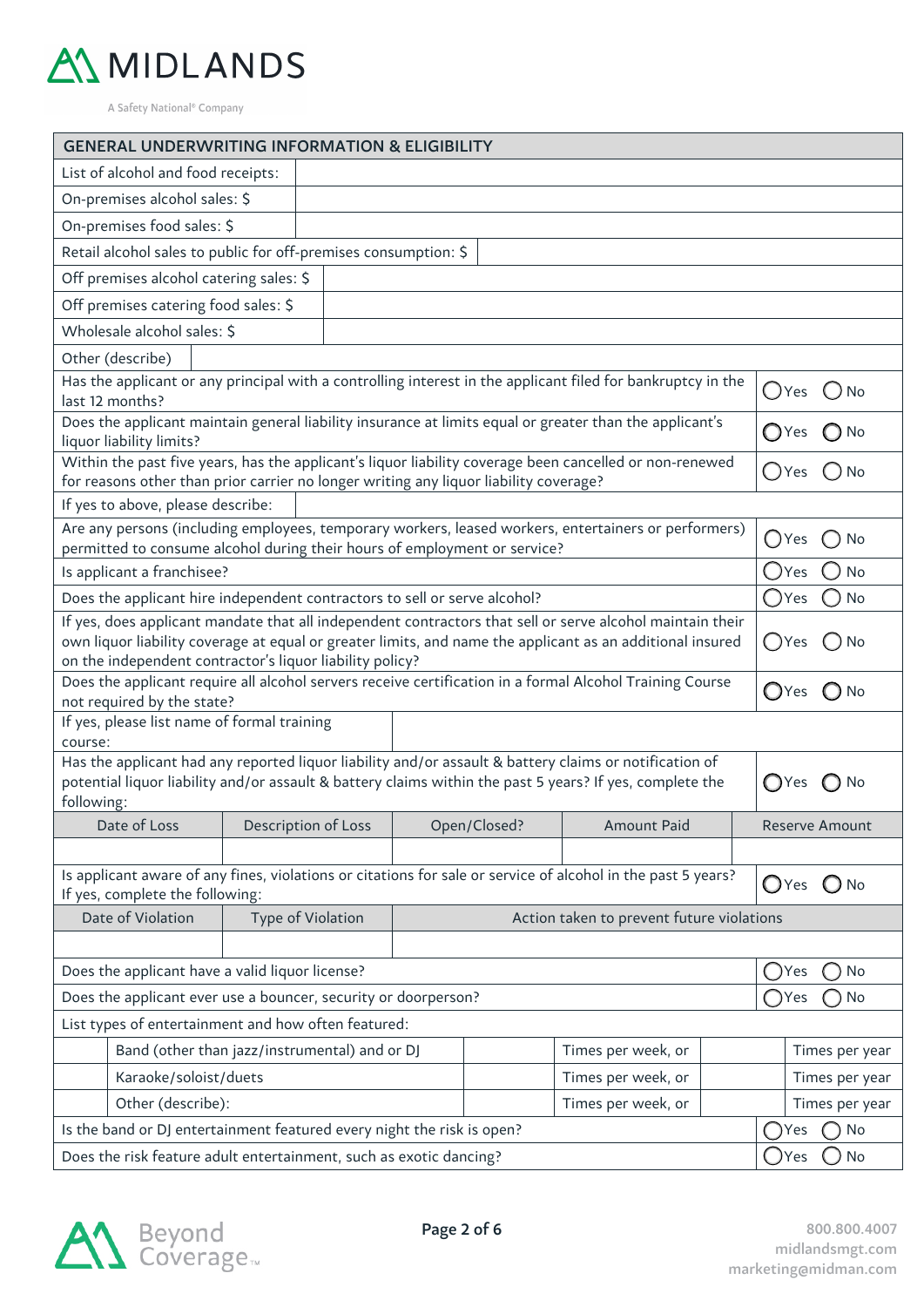

| <b>GENERAL UNDERWRITING INFORMATION &amp; ELIGIBILITY CONTINUED</b>                                                                                                                                      |               |           |  |    |  |                |                                |  |  |
|----------------------------------------------------------------------------------------------------------------------------------------------------------------------------------------------------------|---------------|-----------|--|----|--|----------------|--------------------------------|--|--|
| Is the applicant a private fraternal or civic club? If yes, complete the next 5 questions.                                                                                                               |               |           |  |    |  | Yes            | No                             |  |  |
| Is self-service or BYOB by members permitted?                                                                                                                                                            |               |           |  |    |  | ( )Yes         | <b>No</b>                      |  |  |
| If located on Pennsylvania, does applicant have special license allowing them to stay open till 3:00 AM?                                                                                                 |               |           |  |    |  | $\bigcirc$ Yes | No                             |  |  |
| Does the club offer same day membership?                                                                                                                                                                 |               |           |  |    |  | (JYes          | No                             |  |  |
| Are members allowed to bring more than 3 guests per day (does not include immediate family<br>members or banquet events)?                                                                                |               |           |  |    |  | ( )Yes         | No                             |  |  |
| Does club offer any drinks for less than \$1.50?                                                                                                                                                         |               |           |  |    |  | $\bigcap$ Yes  | $\bigcirc$ No                  |  |  |
| For all classes of business:                                                                                                                                                                             |               |           |  |    |  |                |                                |  |  |
| List number of years of experience applicant has owning or managing the same type of operation                                                                                                           |               |           |  |    |  |                |                                |  |  |
| List number of years in business under same owner or manager at this location                                                                                                                            |               |           |  |    |  |                |                                |  |  |
| For retail store operations:                                                                                                                                                                             |               |           |  |    |  |                |                                |  |  |
| Is on-premises tasting or sampling of alcohol offered?                                                                                                                                                   |               |           |  |    |  | Yes            | No                             |  |  |
| Is delivery of alcohol provided to customers?                                                                                                                                                            |               |           |  |    |  | ( JYes         | No                             |  |  |
| If licensed, does applicant allow BYOB (other than banquets), self-service, bottle service or setups?                                                                                                    |               |           |  |    |  | ()Yes          | No                             |  |  |
| Is BYOB permitted at banquets?                                                                                                                                                                           | ()Yes         | No        |  |    |  |                |                                |  |  |
| If yes, does applicant or applicant's employees serve the alcohol OR require that the lessee carry liquor<br>liability insurance?                                                                        | $\bigcap$ Yes | No<br>( ) |  |    |  |                |                                |  |  |
| What is the latest hour the applicant will ever stay open?                                                                                                                                               |               |           |  | AM |  | PM             | 24 Hours                       |  |  |
| What time does the sale or service of alcohol stop?                                                                                                                                                      |               |           |  | AM |  | PM             | 24 Hours                       |  |  |
| Does the applicant offer drink specials after 10:00 PM (except Massachusetts and North Carolina)?                                                                                                        |               |           |  |    |  | $\bigcap$ Yes  | No                             |  |  |
| Does the applicant sell beer for less than \$2.00, and/or wine or liquor for less than \$3.00? (not<br>applicable to private fraternal clubs)                                                            |               |           |  |    |  | ()Yes          | No                             |  |  |
| Is the applicant a Fine Dining restaurant with typical entrée prices greater than \$20, bottles of wine<br>priced an average of \$30 each, and at least ten or more bottles of wine offered on the menu? |               |           |  |    |  | ( )Yes         | No<br>$\qquad \qquad \Box$     |  |  |
| Does applicant sell beer and wine only? (not applicable to retail stores)                                                                                                                                |               |           |  |    |  | ( )Yes         | No                             |  |  |
| Does applicant use an electronic ID scanner?                                                                                                                                                             |               |           |  |    |  | ○Yes           | <b>No</b>                      |  |  |
| Does the applicant use functional and operational surveillance cameras inside the establishment?                                                                                                         |               |           |  |    |  | Yes            | No                             |  |  |
| Does or will the applicant ever offer: Beer pong or other types of drinking games?                                                                                                                       |               |           |  |    |  | $\bigcirc$ Yes | ) No                           |  |  |
| Does or will the applicant ever offer: All you can drink" specials or similar offers of unlimited alcoholic<br>beverages?                                                                                |               |           |  |    |  |                | $\bigcirc$ No                  |  |  |
| Are patrons under the legal drinking age permitted on the premises (except for retail stores, banquet<br>halls or caterers)?                                                                             |               |           |  |    |  |                | $\bigcap$ No                   |  |  |
| If yes, are patrons under the legal drinking age permitted on the premises after 11:00 PM?                                                                                                               |               |           |  |    |  |                | No<br>$\overline{\phantom{a}}$ |  |  |
| List any additional insureds that are needed:                                                                                                                                                            |               |           |  |    |  |                |                                |  |  |
| <b>Mailing Address</b><br>Name<br>Interest                                                                                                                                                               |               |           |  |    |  |                |                                |  |  |
|                                                                                                                                                                                                          |               |           |  |    |  |                |                                |  |  |
|                                                                                                                                                                                                          |               |           |  |    |  |                |                                |  |  |
|                                                                                                                                                                                                          |               |           |  |    |  |                |                                |  |  |
|                                                                                                                                                                                                          |               |           |  |    |  |                |                                |  |  |

| COMPLETE IF APPLICABLE                                                        |                                      |
|-------------------------------------------------------------------------------|--------------------------------------|
| For Unlicensed Banquet Hall/Unlicensed Caterer/Unlicensed Bartending Service: | $\overline{O}$ Yes $\overline{O}$ No |
| List total number of annual events involving alcohol:                         |                                      |
| List average attendance at all events:                                        |                                      |

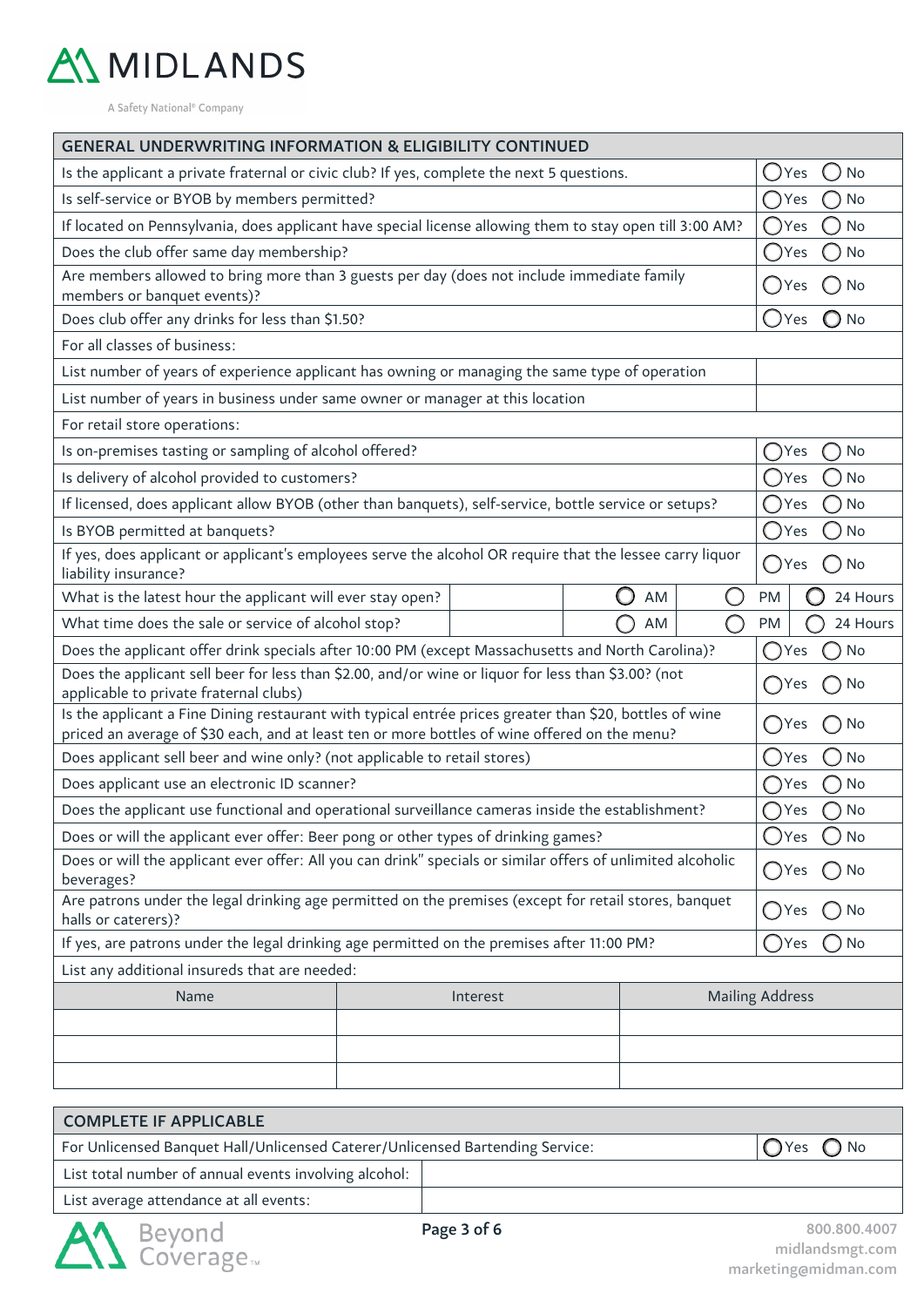

| <b>COMPLETE IF APPLICABLE</b>                                                                                                                                         |                     |
|-----------------------------------------------------------------------------------------------------------------------------------------------------------------------|---------------------|
| Will the applicant ever do business in any of the following states: Alabama, Alaska, Illinois, Louisiana,<br>Mississippi, Rhode Island or West Virginia?              | OYes<br>. J No      |
| For BYOB (Bring Your Own Bottle) Restaurant:                                                                                                                          |                     |
| Are only beer and wine permitted for BYOB?                                                                                                                            | <b>No</b><br>Yes    |
| Does the wait staff actively monitor all alcohol consumption and request valid ID from all patrons?                                                                   | No<br>Yes           |
| For Charter Boat/Dinner Cruise operations:                                                                                                                            |                     |
| Does vessel operate in U.S. territory waters only?                                                                                                                    | $\bigcap$ Yes<br>No |
| Will the vessel navigate in waters off the coast of any of the following states: Alabama, Alaska, Illinois,<br>Louisiana, Mississippi, Rhode Island or West Virginia? | Yes<br>No           |
| Does applicant carry Protection and Indemnity coverage at limits equal to or greater than liquor<br>liability limits?                                                 | $\bigcap$ Yes       |
| For Unlicensed Miscellaneous - Host Exposure:                                                                                                                         |                     |
| Describe the operation in detail below:                                                                                                                               |                     |
|                                                                                                                                                                       |                     |
| Are more than two complimentary drinks offered per patron?                                                                                                            | No<br><b>Yes</b>    |
| Does the staff actively monitor all alcohol consumption and request valid ID from all patrons?                                                                        | No<br>res           |
|                                                                                                                                                                       |                     |

#### FRAUD WARNING

**NOTICE TO ALABAMA APPLICANTS:** Any person who knowingly presents a false or fraudulent claim for payment of a loss or benefit or who knowingly presents false information in an application for insurance is guilty of a crime and may be subject to restitution fines or confinement in prison, or any combination thereof.

**NOTICE TO ARKANSAS, LOUISIANA, RHODE ISLAND AND WEST VIRGINIA APPLICANTS:** Any person who knowingly presents a false or fraudulent statement for payment of a loss or benefit or knowingly presents false information in an application in insurance is guilty of a crime and may be subject to fines and confinement in prison.

**NOTICE TO COLORADO APPLICANTS:** It is unlawful to knowingly provide false, incomplete, or misleading facts or information to an insurance company for the purpose of defrauding or attempting to defraud the company. Penalties may include imprisonment, fines, denial of insurance and civil damages. Any insurance company or agent of an insurance company who knowingly provides false, incomplete, or misleading facts or information to a policyholder or claimant for the purpose of defrauding or attempting to defraud the policyholder or claimant with regard to a settlement or award payable from insurance proceeds shall be reported to the Colorado Division of Insurance within the Department of Regulatory Agencies.

**NOTICE TO DISTRICT OF COLUMBIA APPLICANTS:** WARNING: it is a crime to provide false or misleading information to an insurer for the purpose of defrauding the insurer or any other person. Penalties include imprisonment and/or fines. In addition, the insurer may deny insurance benefits, if false information materially related to the claim was provided by the applicant.

**NOTICE TO FLORIDA APPLICANTS:** Any person who knowingly and with intent to injure, defraud, or deceive any insurer files a statement of claim or an application containing any false, incomplete, or misleading information is guilty of a felony of the third degree.

**NOTICE TO KANSAS APPLICANTS:** Any person who , knowingly and with intent to defraud, presents, causes to be presented or prepares with knowledge or belief that it will be presented to or by an insurer, purported insurer, broker or any agent thereof, any written statement as part of, or in support of, an application for the issuance of, or the rating of any insurance policy for commercial or personal insurance, or a claim for payment or other benefit pursuant to an insurance policy for commercial or personal insurance which such person knows to contain materially false information concerning any fact material thereto; or conceals, for the purpose of misleading, information concerning any fact material thereto commits a fraudulent insurance act.

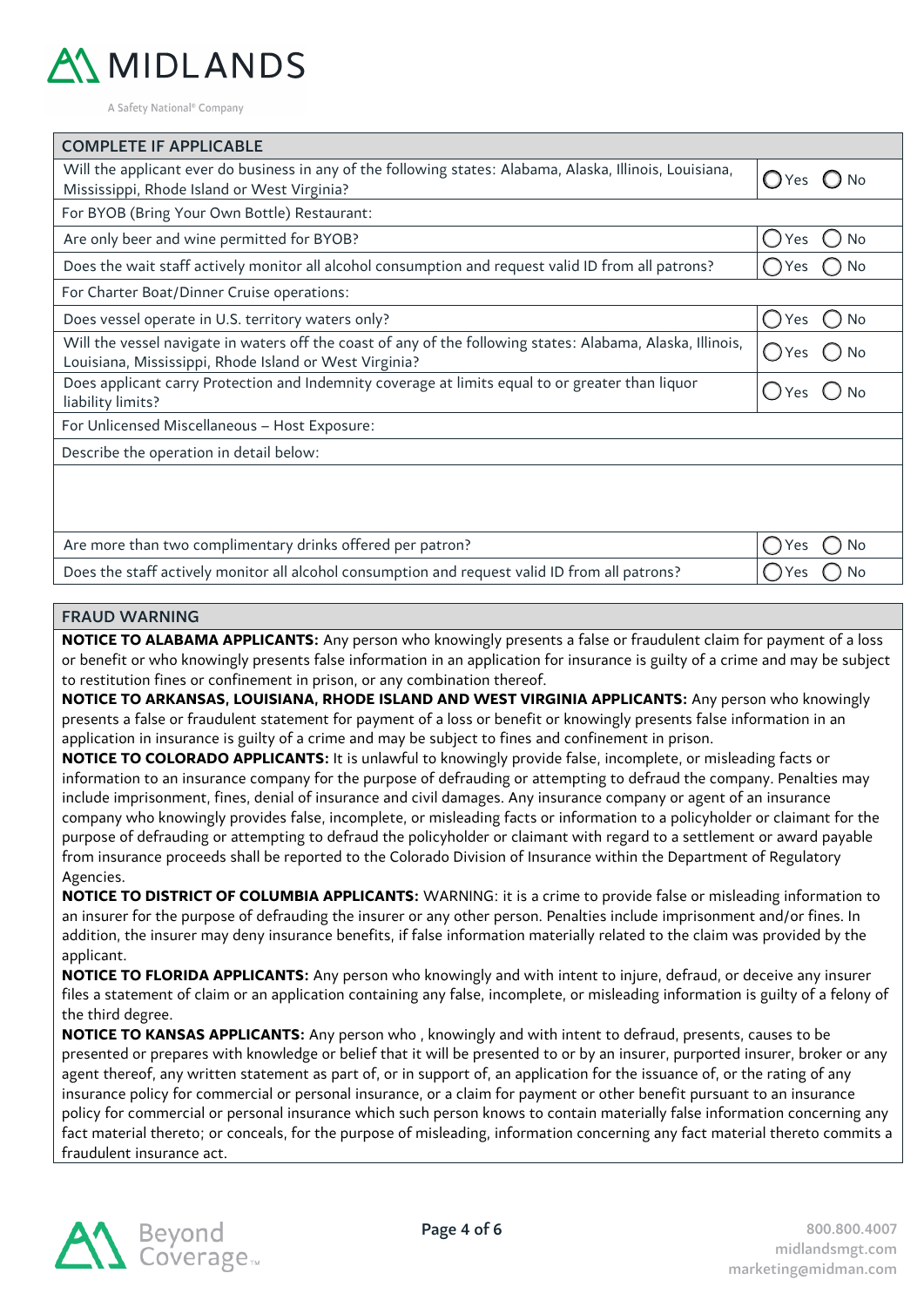

**NOTICE TO KENTUCKY APPLICANTS:** Any person who knowingly and with intent to defraud any insurance company or other person files an application for insurance containing any materially false information or conceals, for the purpose of misleading, information concerning any fact material thereto commits a fraudulent insurance act, which is a crime.

**NOTICE TO MAINE APPLICANTS:** It is a crime to knowingly provide false, incomplete or misleading information to an insurance company for the purpose of defrauding the company. Penalties may include imprisonment, fines or denial of insurance benefits.

**NOTICE TO MARYLAND APPLICANTS:** Any person who knowingly or willfully presents a false or fraudulent claim for payment of a loss or benefit or who knowingly or willfully presents false information in an application for insurance is guilty of a crime and may be subject to fines and confinement in prison.

**NOTICE TO MINNESOTA APPLICANTS:** A person who submits an application or files a claim with intent to defraud or helps commit a fraud against an insurer is guilty of a crime.

**NOTICE TO NEW JERSEY APPLICANTS:** Any person who includes any false or misleading information on an application for an insurance policy is subject to criminal or civil penalties.

**NOTICE TO NEW MEXICO APPLICANTS:** Any person who knowingly presents a false or fraudulent claim for payment of a loss or benefit or knowingly presents false information in an application for insurance is guilty of a crime and may be subject to civil fines and criminal penalties.

**NOTICE TO NEW YORK APPLICANTS:** Any person who knowingly and with intent to defraud any insurance company or other person files and application for insurance or statement of claim containing any materially false information, or conceals for the purpose of misleading, information concerning any fact material thereto, commits a fraudulent insurance act, which is a crime, and shall be subject to a civil penalty not to exceed five thousand dollars and the stated value of the claim for each violation.

**NOTICE TO OHIO APPLICANTS:** Any person who, with intent to defraud or knowing that he/she is facilitating a fraud against any insurer, submits an application or files a claim containing a false or deceptive statement is guilty of insurance fraud.

**NOTICE TO OKLAHOMA APPLICANTS:** WARNING: Any person who knowingly, and with intent to injure, defraud or deceive any insurer, makes any claim for the proceeds of an insurance policy containing any false, incomplete or misleading information is guilty of a felony.

**NOTICE TO OREGON APPLICANTS:** Any person who knowingly and with intent to defraud an insurance company or another person files an application for insurance or statement of claim containing any materially false information, or conceals for the purpose of misleading information concerning any fact material thereto, may be committing a fraudulent insurance act, which may be a crime and may subject the person to criminal and civil penalties.

**NOTICE TO PENNSYLVANIA APPLICANTS:** Any person who knowingly and with intent to defraud any insurance company or other person files an application for insurance or statement of claim containing any materially false information or conceals for the purpose of misleading, information concerning any fact material thereto, commits a fraudulent insurance act, which is a crime and subjects such person to criminal and civil penalties.

**NOTICE TO VERMONT APPLICANTS:** Any person who knowingly presents a false statement in an application for insurance may be guilty of a criminal offense and subject to penalties under state law.

**NOTICE TO TENNESSEE, VIRGINIA AND WASHINGTON APPLICANTS:** It is a crime to knowingly provide false, incomplete or misleading information to an insurance company for the purpose of defrauding the company. Penalties include imprisonment, fines and denial of insurance benefits.

**NOTICE TO ALL OTHER APPLICANTS:**

**ANY PERSON WHO KNOWINGLY AND WITH INTENT TO DEFRAUD ANY INSURANCE COMPANY OR ANOTHER PERSON, FILES AN APPLICATION FOR INSURANCE**

**OR STATEMENT OF CLAIM CONTAINING ANY MATERIALLY FALSE INFORMATION, OR CONCEALS INFORMATION FOR THE PURPOSE OF MISLEADING, COMMITS**

**A FRAUDULENT INSURANCE ACT, WHICH IS A CRIME AND MAY SUBJECT SUCH PERSON TO CRIMINAL AND CIVIL PENALTIES.**